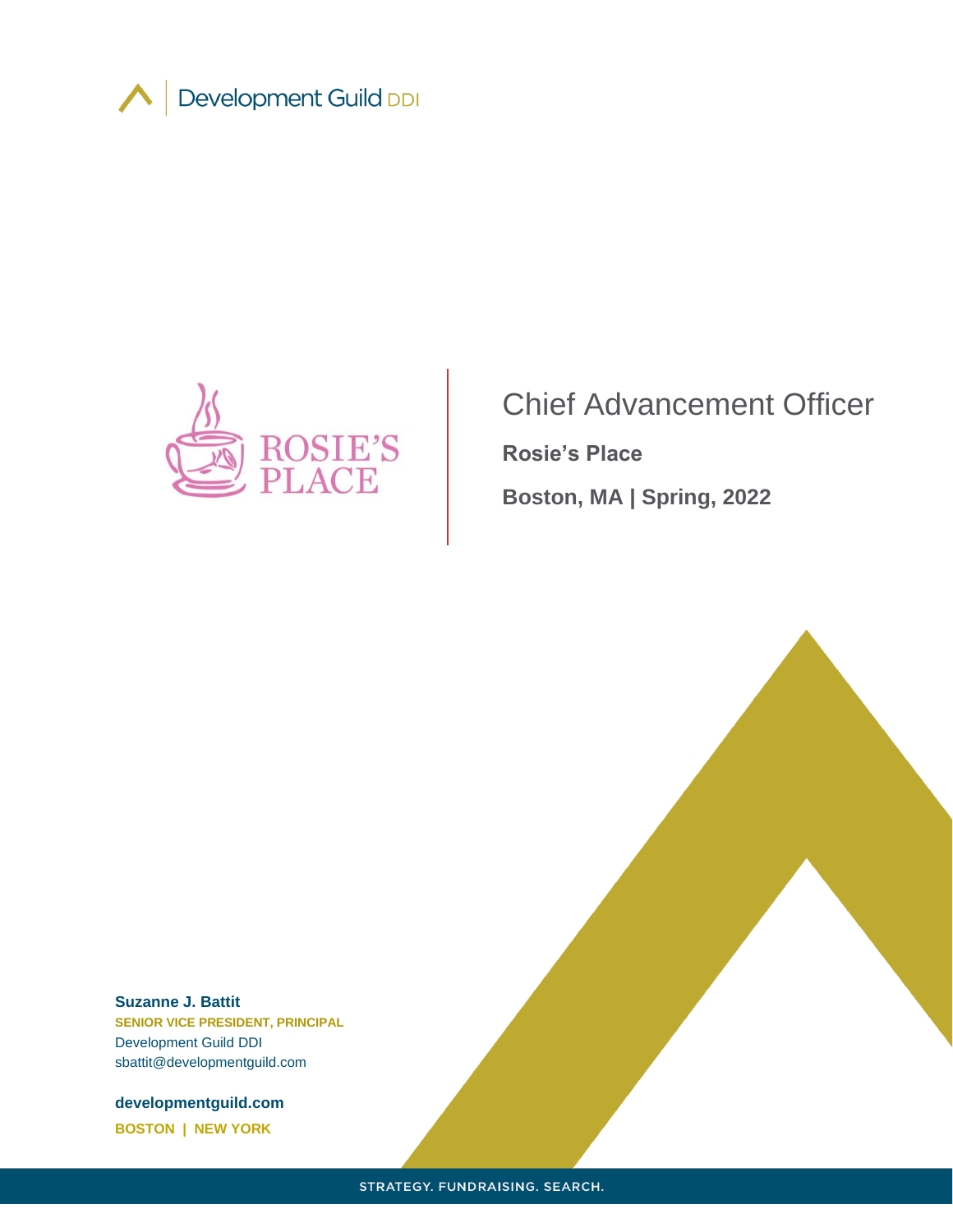*Rosie's Place seeks a Chief Advancement Officer to oversee a fast-growing, high performing development program and lead external relations efforts.*



# **About Rosie's Place**

Rosie's Place, a sanctuary for poor and homeless women, offers emergency and long-term assistance to women who have nowhere else to turn. Founded in 1974 by Kip Tiernan, Rosie's Place welcomes each guest with respect and unconditional love, carrying forward Kip's spirit of social justice.

Every year, Rosie's Place meets thousands of poor and homeless women with thousands of unique needs and challenges. Leadership, staff and Board at Rosie's Place have formed a supportive community and understand that there's no single cause of poverty and homelessness and consequently, there's no single cure-all. For this reason, they offer a spectrum of services to guests. The organization's constellation of programs and services include the following:

## **Emergency Services**

Rosie's Place offers free meals 365 days a year; a food pantry with non-perishable items and fresh produce; showers, laundry and lockers; overnight beds for up to 21 days; and providers who offer health and wellness care.

## **Opportunity**

Women can take English as a Second or Other Language, Literacy and computer classes in the Women's Education Center and find assistance with job and housing searches.

#### **Advocacy and Empowerment**

Multi-lingual Advocates assist women with short- and long-term issues; attorneys provide holistic legal services; and guests are encouraged to participate in Rosie's Place's diverse Arts and Public Policy activities, which can empower them to be their own best advocates.

#### **Outreach and Stability**

Rosie's Place stays connected to guests by providing ongoing follow-up to newly housed guests, oversight of women who have complex physical and mental health issues and home visits to isolated women. The organization reaches women beyond their walls through a satellite office at Franklin Field and collaborations with Boston Public Schools and Massachusetts Trial Courts.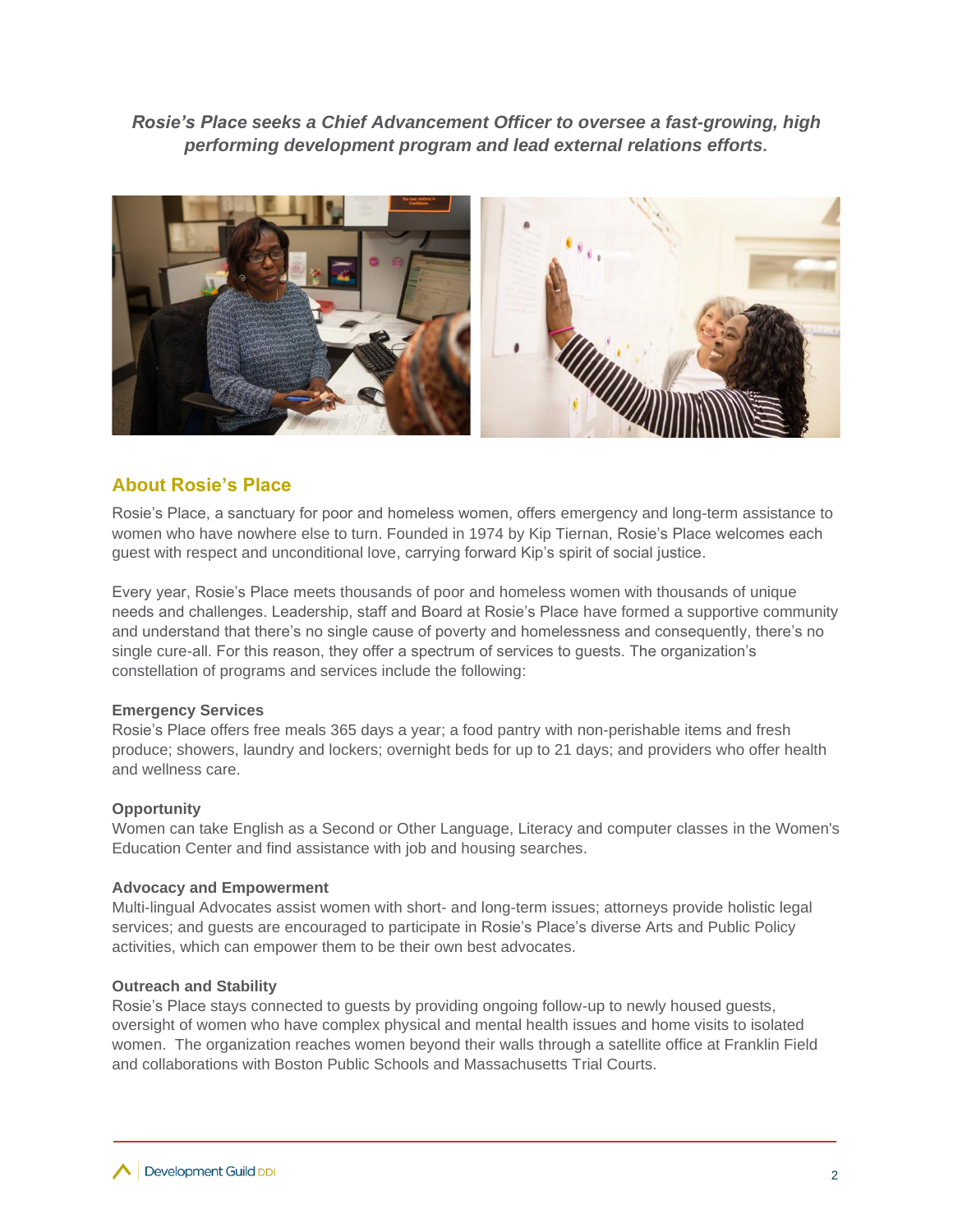## **Impact**

With committed and collaborative leadership and staff and a dedicated Board, Rosie's Place is one of the most respected, well-branded organizations in Boston. With an expansive network of staff, constituents, and people who believe change is possible and share a vision of justice, Rosie's Place accomplished the following in FY19:

• Rosie's Place served over 104,000 nutritionally balanced breakfasts, lunches and dinners in the warm and cheery Dining Room.



- The food pantry enabled 2,000 women per month to take home 20 to 40 pounds of foods that their families prefer and enjoy.
- Rosie's Place's Advocacy staff scheduled more than 15,000 appointments with guests. Advocates assist with housing, educational and employment opportunities, clothing, wellness care, transportation and emergency funds for eviction prevention and medications.
- Approximately 300 women found sanctuary in Rosie's Place emergency housing, while advocates worked with them to find permanent homes and services they needed.
- The Housing Stabilization program worked to break the cycle of chronic homelessness. Ninetyeight percent of guests receiving monthly in-home support are able to stay housed and break the cycle of homelessness.

Throughout the pandemic, Rosie's Place's doors have remained open and their help, constant. The organization has adapted both programs and services to meet the most urgent needs of homeless women with medical screenings, meals, showers and both daytime and overnight shelter. Responding to the growing hunger crisis, the Food Pantry has doubled its capacity. Further, the remote Advocacy, Legal and Outreach programs are lifelines to women who are facing the enormous challenges of looming evictions and crushing debt as a result of the pandemic. The staff team gives these women the expert help they need to remain stable.

*"The team at Rosie's Place is among the most committed, mission driven and hardworking staff with whom I've ever worked, and their dedication to our guests is evident in all they do. The longevity of so many speaks to the inclusive nature of the organization and it's the people who work here who have allowed us to become the organization we are today."* 

*-Leemarie Mosca, President/Executive Director*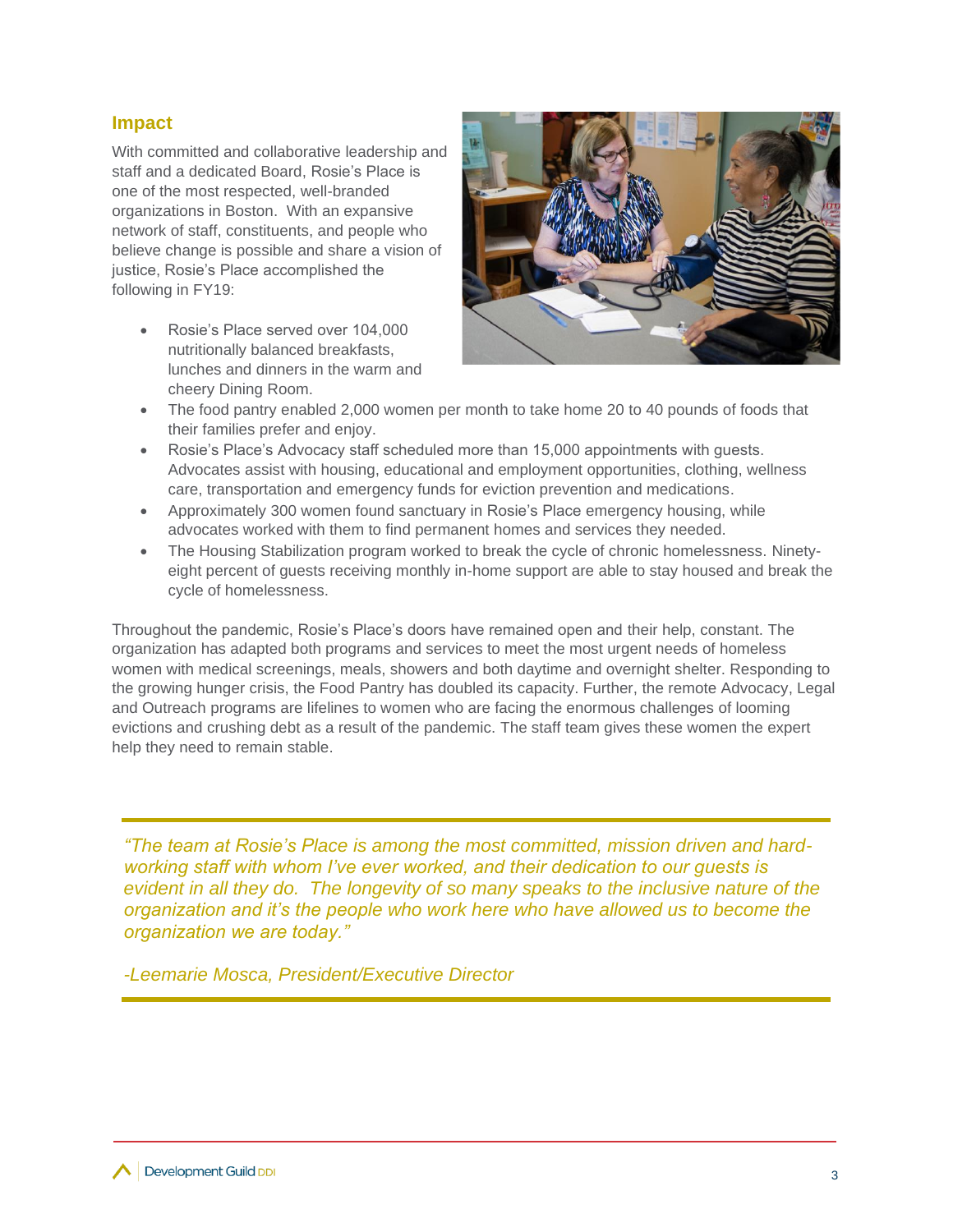## **About Philanthropy at Rosie's Place**

The fundraising program at Rosie's Place is well established, sophisticated and poised for additional growth. In the last five years, annual funds raised have grown from \$7.4M to \$11.2M, with funds coming from individuals, foundations and corporations. Rosie's Place does not accept government funding, allowing for greater flexibility and sustainability. Instead, they rely on committed volunteers and private supporters to accomplish its effective and innovative work.

The opportunity exists now to take the Rosie's Place fundraising program to even greater heights. There is opportunity to further grow the major gift pipeline and program, to broaden the diversity of donors, particularly with the ongoing commitment to DEI at Rosie's Place, and to focus on donor retention among the many new donors to the organization as a result of its COVID relief efforts. In addition, there is opportunity to strengthen its planned giving program and efforts.

Rosie's Place embraces utilization of metrics for all aspects of its work, including its fundraising program, which is data driven and evidence based.

## **About the Position**

Reporting to the President/CEO, the Chief Advancement Officer is responsible for leading fundraising, communications, and external relations for Rosie's Place. As part of the senior management team, the CAO works collaboratively to execute the plan and achieve the goals of the organization.

The CAO's responsibilities will be broad in scope and will include creation and oversight of an organizational fundraising strategy and serving as Rosie's Place primary fundraiser. With impeccable attention to detail, they will ensure that all communications on behalf of the organization are executed flawlessly. They will provide direction for the engagement of key external constituencies to advance the goals of Rosie's Place.

The CAO will oversee and manage all areas and personnel within Rosie's Place's Development, Communications, Volunteer Services and Public Policy departments. They will ensure that all activities are consistent with Rosie's Place's mission, philosophy, and policies.

In the first three months, the CAO will be responsible for conducting a comprehensive assessment of the external relations programs and presenting recommendations for new goal setting and achievement.



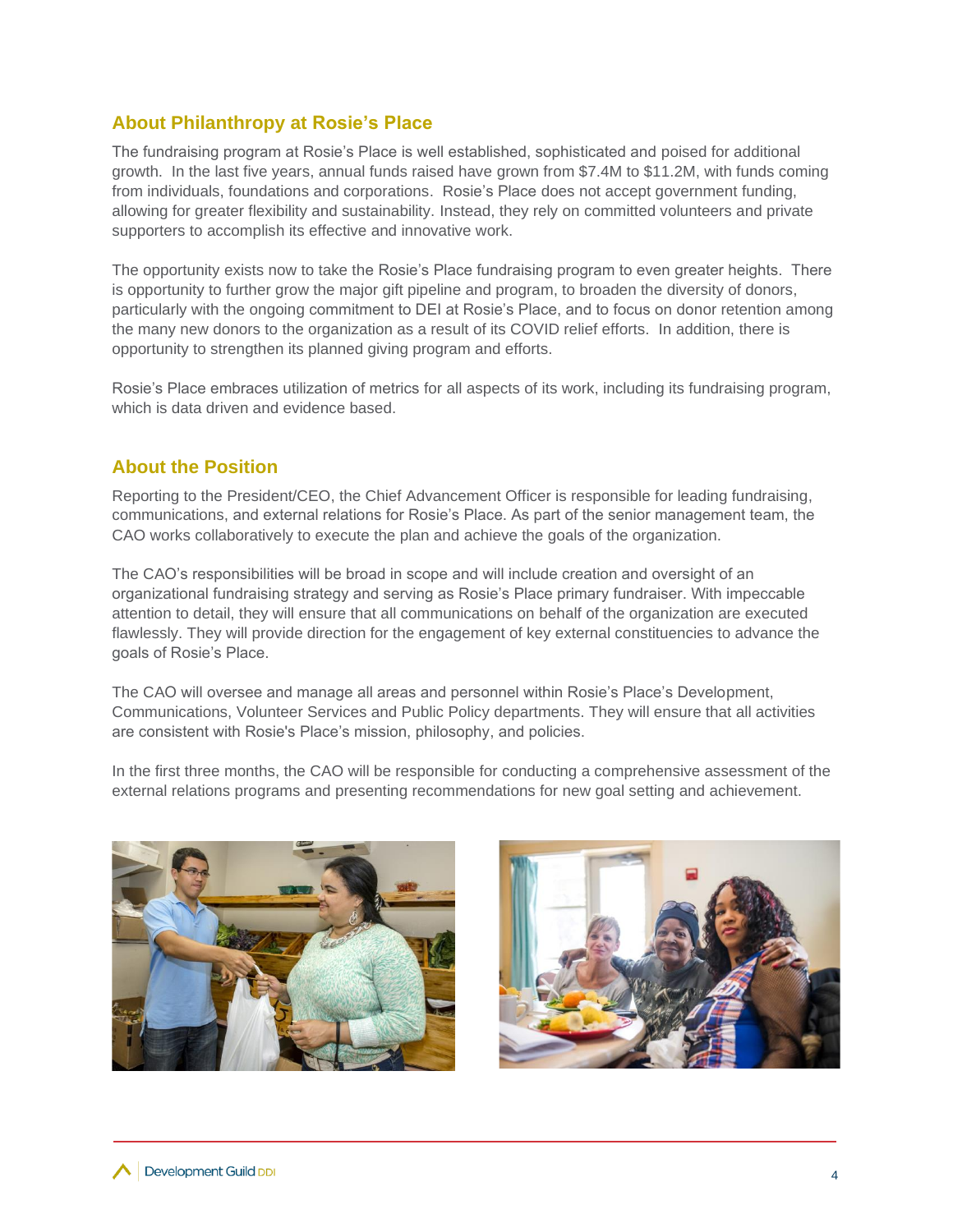## **Key Responsibilities**

#### *Strategic Leadership and Staff Management*

- Provide strategic vision to the fundraising program, identifying growth potential and maximizing opportunity for fund development.
- Provide strategic direction to the public policy program, identifying organizational priorities, marshalling community resources, and engaging stakeholders in effecting social justice.
- Develop and implement an integrated strategic communications plan to advance Rosie's Place's brand identity; broaden awareness of its programs and priorities; and increase the visibility of its programs across key stakeholder audiences, including guests and potential guests.
- Oversee the identification and implementation of key external strategic partnerships, with an emphasis on building mission relationships on core new programs, including new collaborations and branches of Rosie's Place.
- Participate in and act as the staff liaison to various Committees of the Board of Directors, as assigned by the President/CEO.

## *Fundraising*

- Support and partner with the President/CEO and board members on all major fundraising initiatives
- Serve as Rosie's Place's chief fundraiser, managing and soliciting a portfolio of important individual and institutional donor and partner relationships.
- Provides executive leadership to Rosie's Place's relationships with its various external stakeholders, knitting together the work of its communications and marketing efforts, approach to philanthropy, key strategic partnerships, and outreach to guests.
- Oversee and provide leadership to department directors in the external relations programs, which includes Fundraising, Communications, Volunteer Services, and Public Policy.
- Play a lead role in Board stewardship and development. Present at meetings and serve on several Board committees.
- Serve as a member of the senior leadership team and as a key resource to the President/CEO. In the absence of the President, or when strategically beneficial, serve as Rosie's Place's spokesperson.

# **Key Qualifications**

- Strong commitment to social justice and the mission of Rosie's Place.
- Minimum 7 to 10 years of development experience at a non-profit organization.
- Demonstrated record of securing 6 figure gifts from individuals; success building relationships with a diverse donor constituency.
- Strong leadership and managerial skills with a demonstrated ability to communicate in a positive way and effectively motivate staff and stakeholders.
- A proven track record of project management, with an emphasis on fundraising, marketing/sales, communications/branding, strategic partnerships, and volunteer engagement.
- Proven ability to think strategically and forecast trends by analyzing data and creation of longterm plans.
- Strong analytical and communication skills. Ability to communicate clearly and concisely to colleagues and board.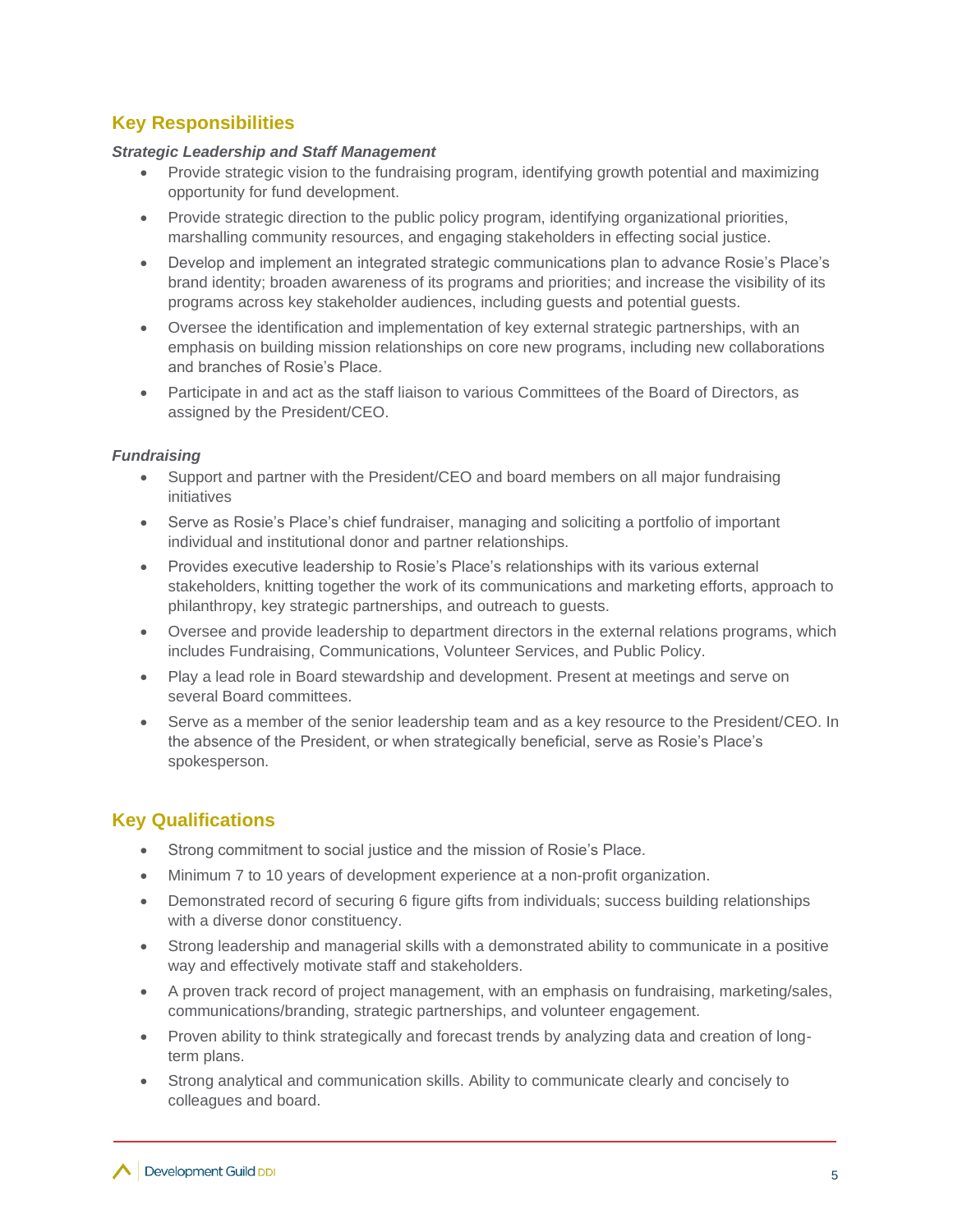- Excellent verbal, written and problem-solving skills, strong knowledge of media and external partnerships demonstrated ability to expand brand awareness.
- Highly self-motivated, possessing strong organization skills.
- Strong, professional ethics, integrity, and accountability in all actions.
- Team player with positive attitude.

**It is the policy of this organization to afford equal opportunity in all aspects of employment to all persons without discrimination on the basis of race, religion, sex, gender identity and expression, sexual orientation, national origin, ancestry, ethnicity, age, handicap (disability), genetics, color, or marital status. This policy shall apply to all employees, applicants for employment, board and committee members, and volunteers and extends to all phases of employment, including recruitment, screening, referral, hiring, training, promotion, discharge or layoff, rehiring, compensation, and benefits.**

**Rosie's Place strives to maintain formal and consistent procedures that provide equal employment opportunities in recruitment, selection, compensation, benefits, staff development and training, promotion, and any other conditions of employment.**

Rosie's Place continues to adapt to safety protocols related to COVID-19 as they understand them, and all employees must follow the safety protocols.

Please email your cover letter and resume in confidence to: RosiesPlace@developmentguild.com.

**Suzanne J. Battit SENIOR VICE PRESIDENT, PRINCIPAL**

For more information, please visit [www.developmentguild.com.](http://www.developmentguild.com/)

For more information about Rosie's Place, please visit<https://www.rosiesplace.org/>